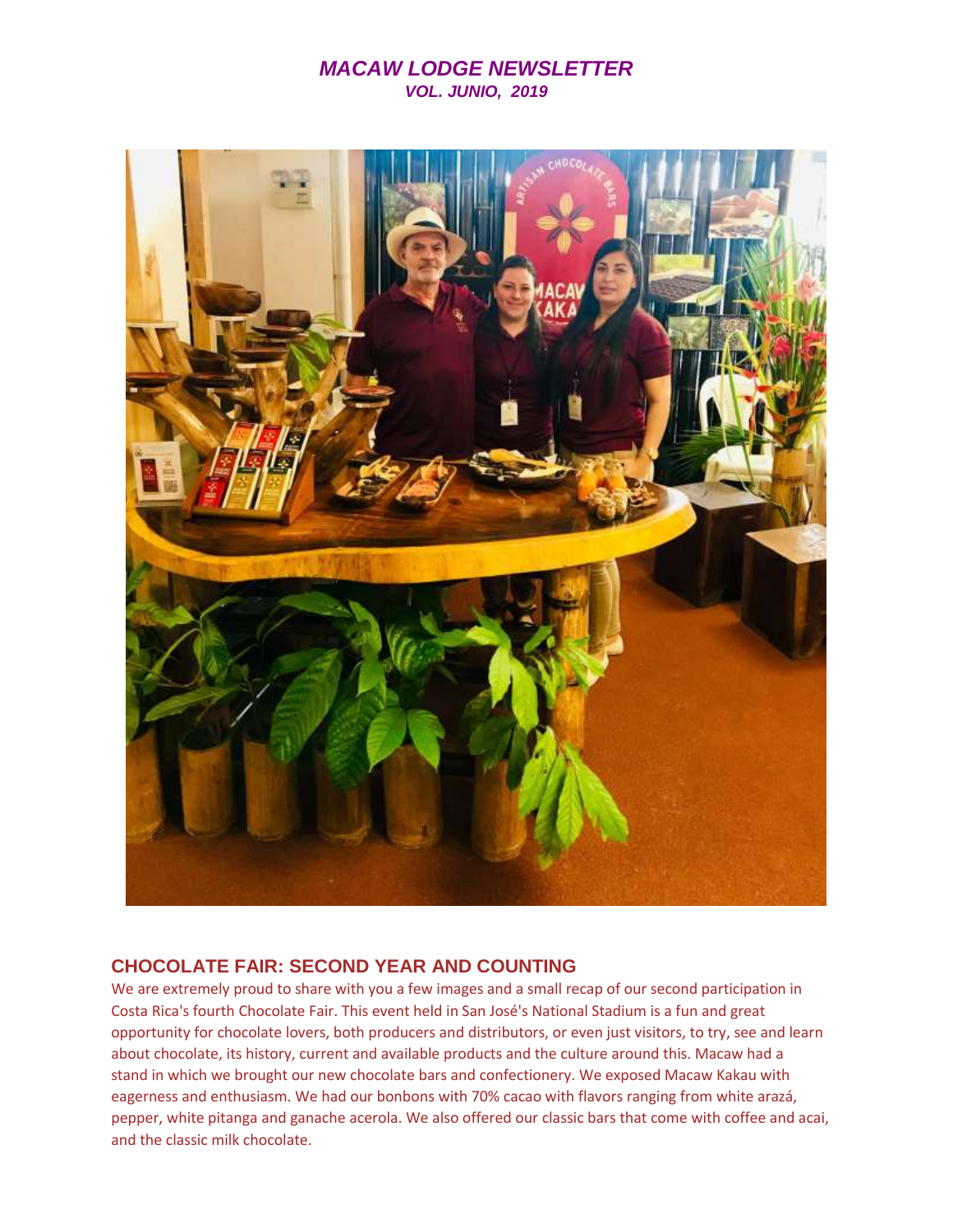This last one received third prize in the category of best chocolate bar. Turns out Macaw Kakau's 60% milk chocolate bar is very popular in Costa Rica! We are very proud of this win and happy to share with everyone the news.

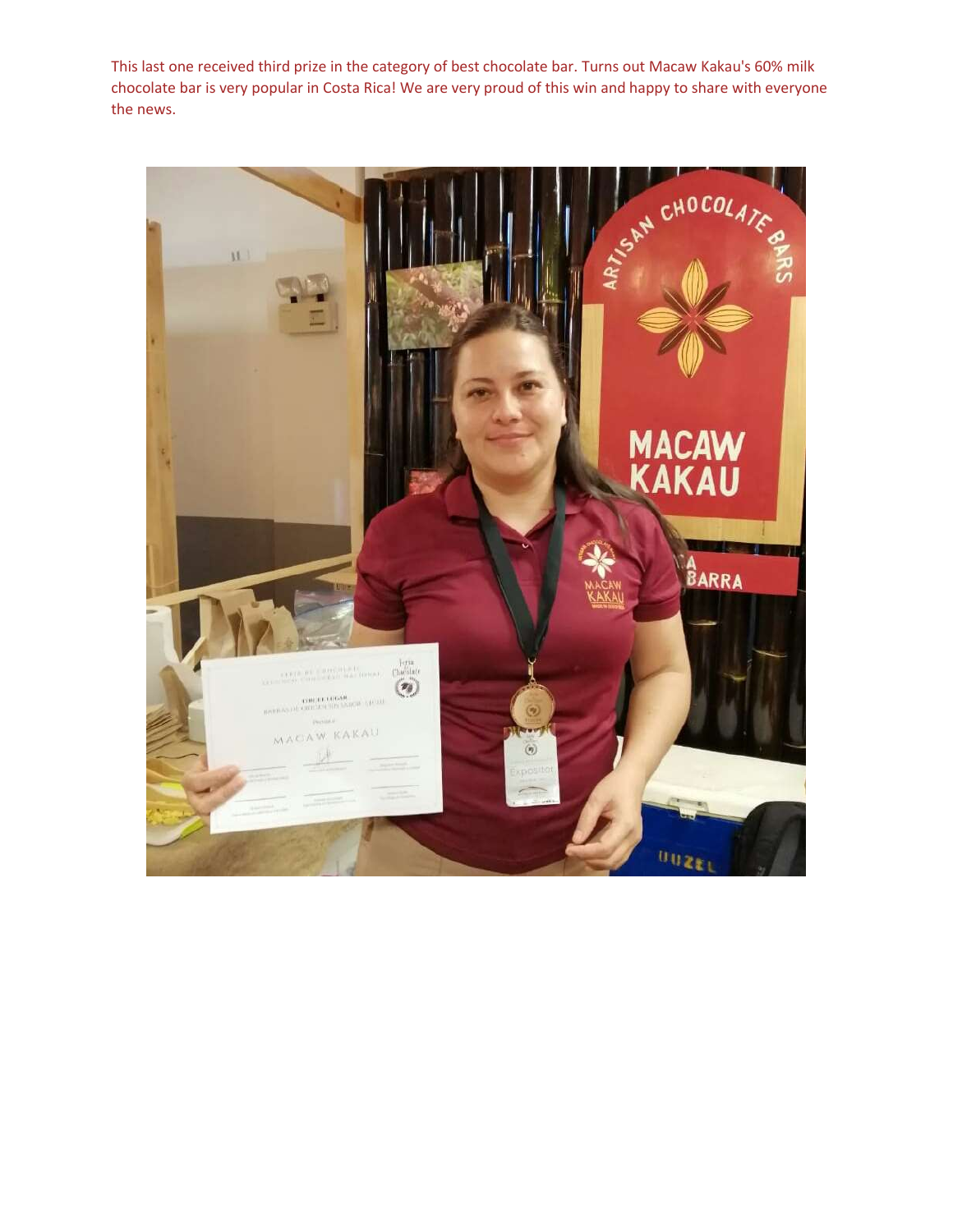

# *THE EVOLUTION OF MACAW: ANDREI'S TAKE*

*Andrei Gordienko, the other brother involved in this project, talks a little about the evolution of Macaw throughout the decades. "Macaw Lodge is a concept that was born out of a feeling of need to plant trees to attempt the recovery of forest and mountain in a time and zone that was rapidly being degraded. This part of Costa Rica was going through extensive cattle raising." Both brothers were visionaries back then. They took advantage of Fonafifo's credit program for reforestation and projected it positively. They worked with what they had at the time. Which back then was not even local resources, but rather the teak and the melina were brought from South East Asia, which at the time was cheaper.*

*The process took a lot of thought, logic and effort. Today, the evolution of the biodiversity in the area is more tangible. Native species like the almond tree and other woods attract our iconic bird the Scarlet Macaw. "The forest is dynamic, it's our informal center of research. The idea is to take and bring a level of harmony that combines plants, agricultures, trees, animals and even the people of the zone to this harmony ideal."*

*What do you like the most about the project?*

*"I think Macaw Lodge is very dynamic. Everything is growing, it's very alive. We are living in times of change. I like that I have met all types of people from all over the world in the hotel, the plantations and business in general. The educational and academic part is also something I like a lot."*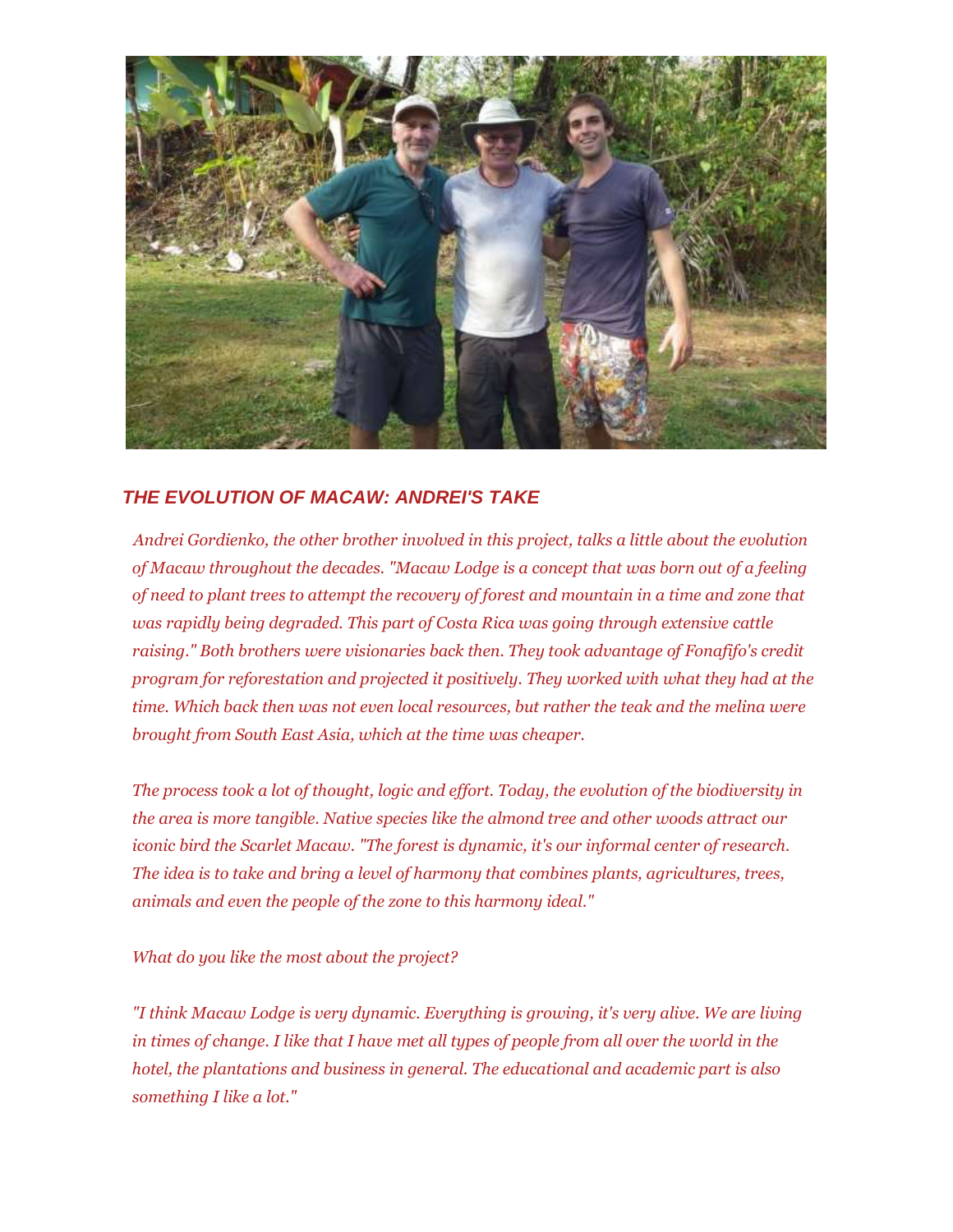*"It is science but there is also art. You must observe. There is no recipe. Nature teaches you every day. This is what I believe we are walking to in the next few years: the academic, the learning." He comments on the current vision aiming to teach newer generations and younger people new forms of seeing and working. As always, Macaw is looking to continue fostering relationships with universities, schools, institutions and currently, we are talking to Costa Rica Parasiempre to obtain green credits for an environmental school.*

*Andrei shares with us his enthusiasm and optimism to continue making Macaw a place of constant change and evolution. Of always looking at the forest and the ecosystem, searching and working to bring harmony and wellness to every part of it.*